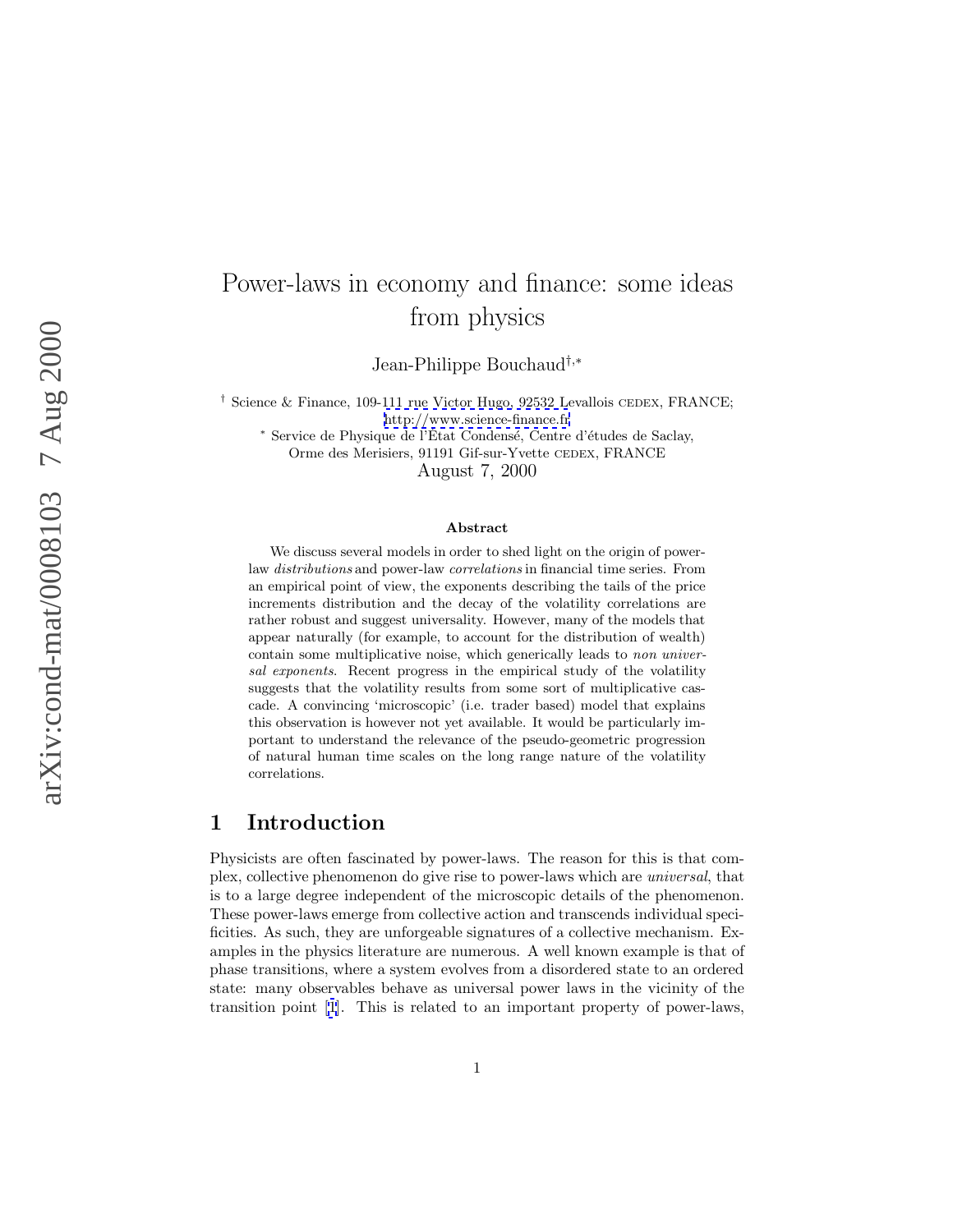namely scale invariance:<sup>1</sup> the characteristic length scale of a physical system at its critical point is infinite, leading to self-similar, scale-free fluctuations. Another example is fluid turbulence, where the statistics of the velocity field has scale invariant properties, to a large extent independent of the nature of the fluid, of the power injected, etc. [[2\]](#page-12-0).

Power-laws are also often observed in economic and financial data [[3, 4](#page-12-0), [5,](#page-13-0) [6, 7\]](#page-13-0). Compared to physics, however, much less effort has been devoted to understand these power-laws in terms of 'microscopic' (i.e. agent based) models and to relate the value of the exponents to generic mechanisms. The aim of this contribution is to give a short review of diverse power-laws observed in economy/finance, and to discuss several simple models (most of them inspired from physics) which naturally lead to power-laws and could serve as a starting point for further developments. It should be stressed that none of the models presented here are intended to be fully realistic and complete, but are of pedagogical interest: they nicely illustrate how and when power-laws can arise. This paper is furthermore written in the spirit of a conference proceedings, and many rather speculative ideas are put forward to fuel further discussions.

### **2 Empirical power-laws: a short review**

### **2.1 Distributional power-laws**

The oldest and most famous power-law in economy is the Pareto distribution of wealth [[3\]](#page-12-0). The distribution of individual wealths  $P(W)$  is often described, in its asymptotic tail, by a power law:

$$
P(W) \simeq \frac{W_0^{\mu}}{W^{1+\mu}} \qquad W \gg W_0,
$$
\n<sup>(1)</sup>

where  $\mu$  characterize the decay of the distribution for large W's: the smaller the value of  $\mu$ , the slower the decay, and the larger the contrast between the richest and the poorest. More precisely, in a Pareto population of size  $N$ , the ratio of the largest wealth to the typical (e.g. median) wealth grows as  $N^{1/\mu}$ . In the case  $\mu < 1$ , the average wealth diverges: this corresponds to an economy where a finite fraction of the total wealth is in the hands of a few individuals, even when  $N \to \infty$ . On the contrary, when  $\mu > 1$ , the richest individual only holds a zero fraction of the total wealth (again in the limit  $N \to \infty$ ). Empirically, the exponent  $\mu$  is in the range  $1 - 2$ . This Pareto tail also describes the distribution of income, the size of companies, of pension funds, etc. [\[8, 9, 10](#page-13-0)].

In financial markets, the distribution of the price increments  $\delta x_t = x(t')$  $x(t)$  over different time scales  $t'-t$  is important both for risk control purposes

<sup>1</sup>Power-law distributions are scale invariant in the sense that the relative probability to observe an event of a given size and an event ten times larger is independent of the reference scale.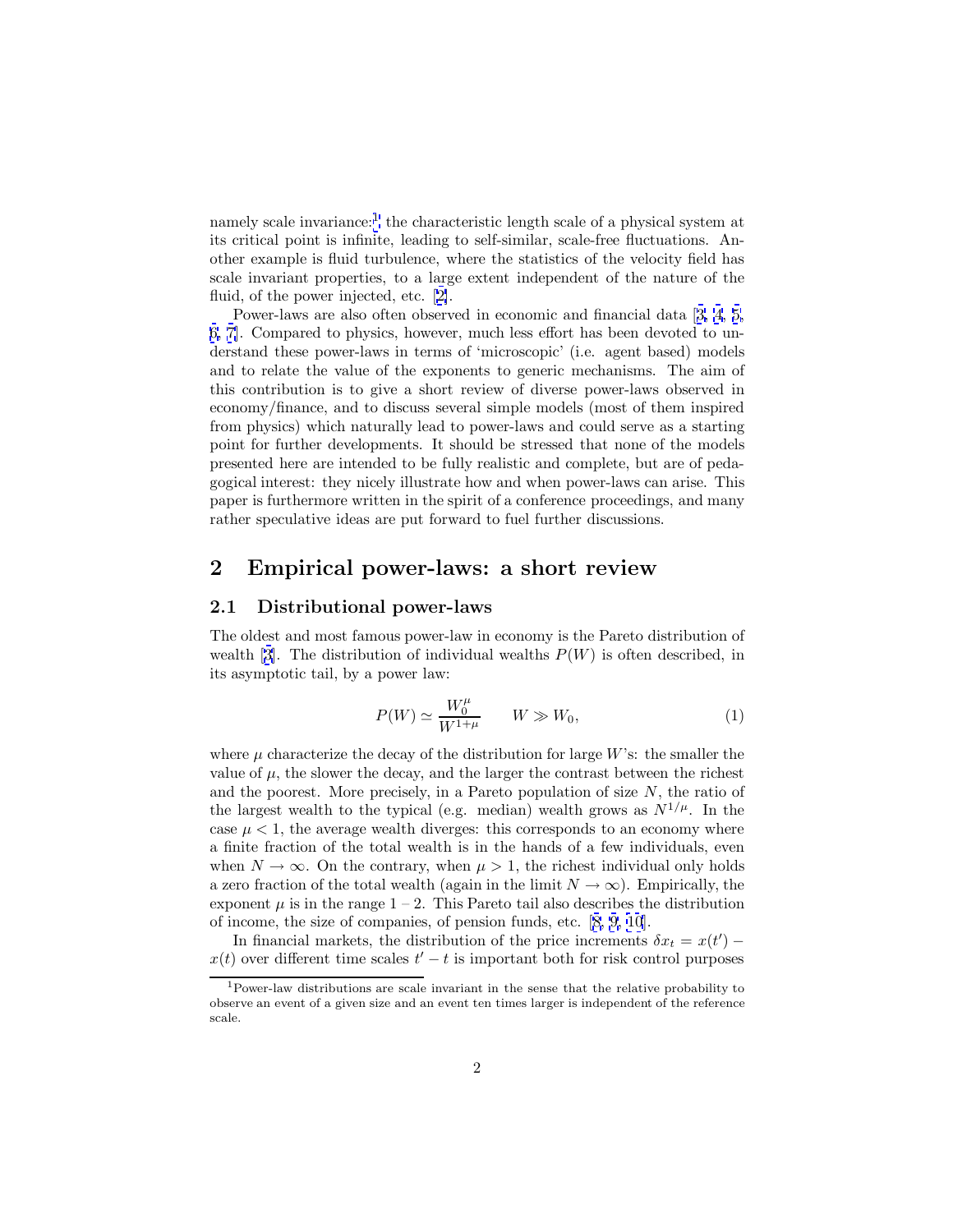<span id="page-2-0"></span>and for derivative pricing models [\[11](#page-13-0)]. The availability of long series of high frequency data has motivated many empirical studies in the past few years. By pooling together the statistics of a thousand U.S. stocks, it is possible to study quite accurately the far tail of the distribution of intra-day price increments  $\delta x$ , which can be fitted as a power law [[12\]](#page-13-0):

$$
P(\delta x) \simeq \frac{\delta x_0^{\mu}}{|\delta x|^{1+\mu}},\tag{2}
$$

with  $\mu$  in found to be close to 3. Similar values have also been reported for Japanese stocks [[12\]](#page-13-0), German stocks [[13\]](#page-13-0), currencies [\[14](#page-13-0), [15\]](#page-13-0), bond markets [\[16](#page-13-0)], and perhaps also the distribution of the (time dependent) daily volatility  $\sigma$ , defined as an average over high frequency returns [[17\]](#page-13-0) (although other works report a log-normal distribution [\[22](#page-14-0), [25](#page-14-0)]).<sup>2</sup> This suggests that the value of  $\mu$ could be universal. Note however that the value of  $\mu$  depends somewhat on the stock and on the period of time studied. For example, the value of  $\mu$  for the S&P500 during the years 1991-1995 is found to be close to 5. Furthermore, as the time lag used for the definition of  $\delta x$  increases, the effective exponent describing the tail of the distribution increases as the distribution becomes more and more Gaussian like [[11, 12\]](#page-13-0).

#### **2.2 Temporal power-laws**

Actually, the price increment at time  $t$  can usefully be thought of as the product of a *sign part*  $\epsilon_t$  and an *amplitude part* (or volatility)  $\sigma_t$ :

$$
\delta x_t = \epsilon_t \times \sigma_t. \tag{3}
$$

The random variable  $\epsilon_t$  has short ranged temporal correlations, extending over a few minutes or so on liquid markets [\[11](#page-13-0), [6\]](#page-13-0). The volatility, on the contrary, has very long ranged correlations, which can be fitted as a power-law with a small exponent  $\nu$  [[18, 19](#page-13-0), [14, 20,](#page-13-0) [21, 22\]](#page-14-0):

$$
C_1(\tau) = \langle \sigma_t \sigma_{t+\tau} \rangle - \langle \sigma_t \rangle^2 \simeq \frac{c_1}{\tau^{\nu}}, \tag{4}
$$

with  $\nu$  approximately equal to 0.1. This behaviour is, again, seen on many different types of markets, and quantifies the intermittent activity of these markets: volatility tends to cluster in bursts which persist over very different time scales, from minutes to months. A similar power-law behaviour of the temporal correlation of the volume of transactions (number of trades) is also observed [[23,](#page-14-0) [17\]](#page-13-0). This is not surprising, since volatility and volume are strongly correlated. From a empirical point of view, the intermittent nature of the activity in financial markets is similar to the energy dissipation in a turbulent fluid [\[2](#page-12-0), [24](#page-14-0)].

<sup>2</sup>Note that the tails of a log-normal distribution can be fitted (over a restricted interval) by a power-law. Therefore it is not always easy to distinguish between true power-laws and effective power-laws.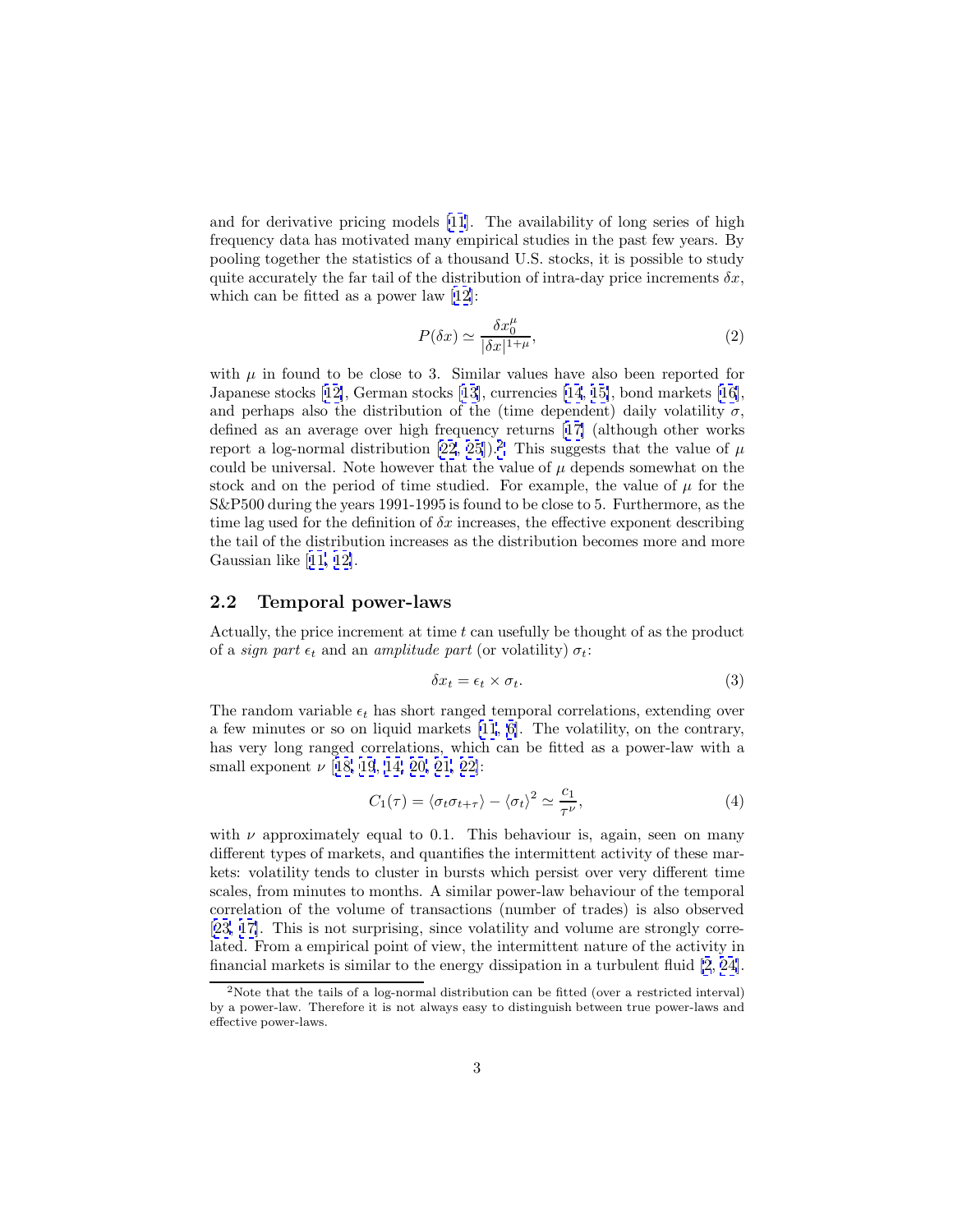<span id="page-3-0"></span>In fact, the distribution of  $\log \sigma$  is not far from being Gaussian [[22, 25](#page-14-0)]. Therefore, it is natural to study the temporal correlation of  $\log \sigma$  [[26, 27\]](#page-14-0):

$$
C_0(\tau) = \langle \log \sigma_t \log \sigma_{t+\tau} \rangle - \langle \log \sigma_t \rangle^2. \tag{5}
$$

This correlation is also found to decay very slowly with  $\tau$ . This decay can be fitted by a logarithm [\[26](#page-14-0), [27\]](#page-14-0):  $C_0(\tau) = \lambda^2 \log(T/\tau)$ , with a rather small value of  $\lambda^2 \simeq 0.05$ . This, together with the assumption that  $\log \sigma$  is exactly Gaussian, leads to a strict multifractal model for the price changes [[27\]](#page-14-0), in the sense that different moments of the price increments scale with different powers of time  $[24, 28, 29]$  $[24, 28, 29]$ . Within this model, one finds  $[27]$  $[27]$ :

$$
\langle |x(t+\tau) - x(t)|^q \rangle \propto \tau^{\zeta_q} \qquad \zeta_q = \frac{q}{2} \left[ 1 - \lambda^2 (q-2) \right],\tag{6}
$$

for  $\tau \ll T$  and  $q\lambda^2 < 1$  (for higher values of q, the corresponding moment is divergent). It is easy to show that in this model, the exponent  $\nu$  defined by Eq. ([4\)](#page-2-0) is equal to  $\lambda^2$ . On the other hand, one can also fit  $C_0(\tau)$  by a power-law with a small exponent, in which case the model would only be approximately multifractal, in the sense that the quantity  $\langle |x(t + \tau) - x(t)|^q \rangle$  is the sum of different powers of  $\tau$ , which can also be fitted by an effective, q-dependent exponent  $\zeta_q < q/2$  [[30\]](#page-14-0).

### **3 Simple models of wealth distribution**

#### **3.1 A model with trading and speculative investment**

As a simple dynamical model of economy, one can consider a stochastic equation for the wealth  $W_i(t)$  of the i<sup>th</sup> agent at time t, that takes into account the exchange of wealth between individuals through trading, and is consistent with the basic symmetry of the problem under a change of monetary units. Since the unit of money is arbitrary, one indeed expects that the equation governing the evolution of wealth should be invariant when all  $W_i$ 's are multiplied by a common (arbitrary) factor. A rather general class of equation which has this property is the following [[31, 32\]](#page-14-0):

$$
\frac{dW_i}{dt} = \eta_i(t)W_i + \sum_{j(\neq i)} J_{ij}W_j - \sum_{j(\neq i)} J_{ji}W_i , \qquad (7)
$$

where  $\eta_i(t)$  is a Gaussian random variable of mean m and variance  $2\sigma^2$ , which describes the spontaneous growth or decrease of wealth due to investment in stock markets, housing, etc. The term involving the (asymmetric) matrix  $J_{ij}$ describes the amount of money that agent  $j$  spends buying the production of agent i. We assume that this production is consumable, and therefore must not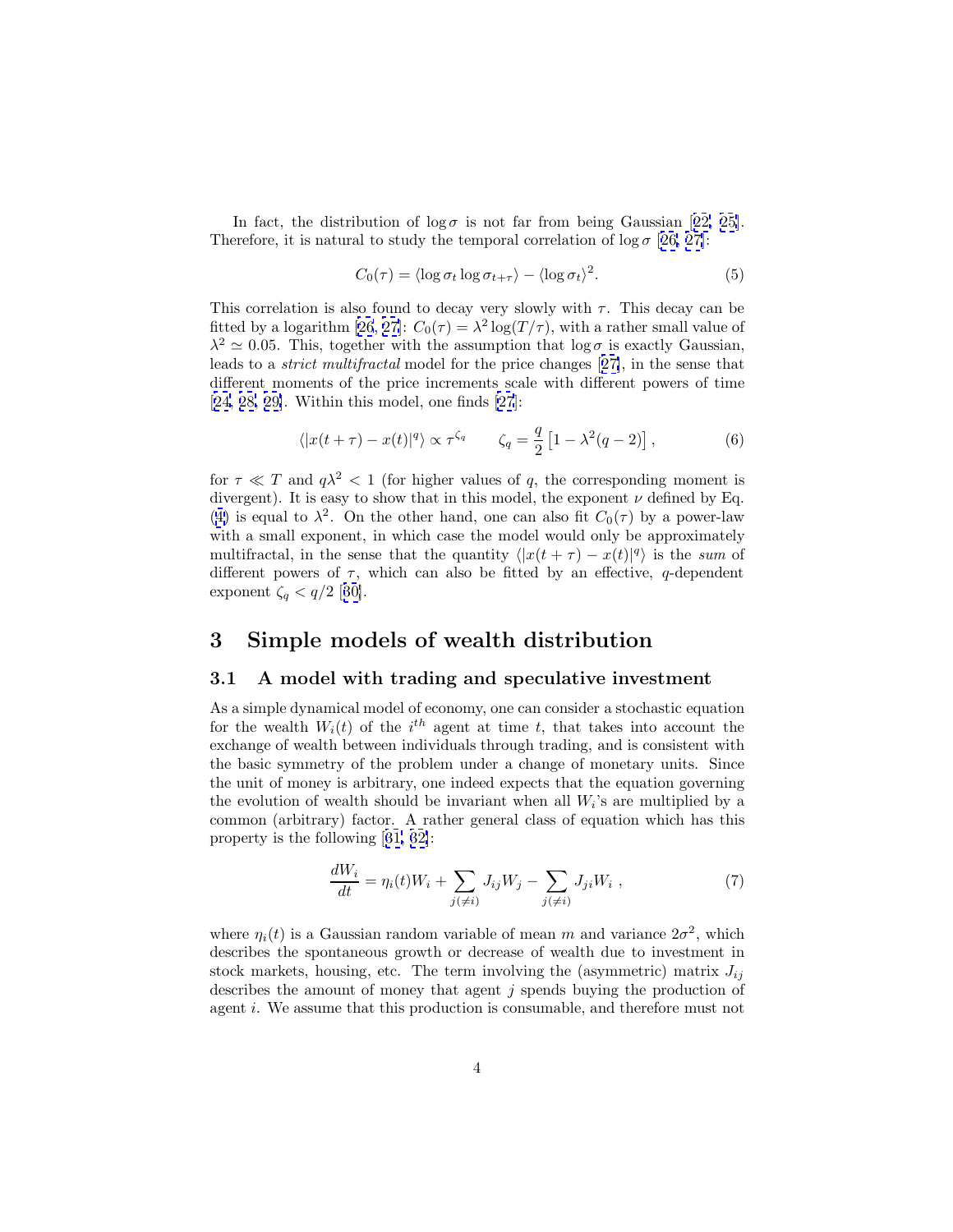<span id="page-4-0"></span>be counted as part of the wealth of i once it is bought. The equation  $(7)$  $(7)$  is obviously invariant under the scale transformation  $W_i \to \lambda W_i$ .

The simplest trading network one can think of is when all agents exchange with all others at the same rate, i.e  $J_{ij} \equiv J/N$  for all  $i \neq j$ . Here, N is the total number of agents, and the scaling  $J/N$  is needed to make the limit  $N \to \infty$  well defined. In this case, the equation for  $W_i(t)$  becomes:

$$
\frac{dW_i}{dt} = \eta_i(t)W_i + J(\overline{W} - W_i),\tag{8}
$$

where  $\overline{W} = N^{-1} \sum_i W_i$  is the average overall wealth. This is called, in the physics language, a 'mean-field' model since all agents feel the very same influence of their environment. It is useful to rewrite eq. (8) in terms of the normalised wealths  $w_i \equiv W_i/\overline{W}$ . This leads to:

$$
\frac{dw_i}{dt} = (\eta_i(t) - m - \sigma^2)w_i + J(1 - w_i),
$$
\n(9)

to which one can associate the following Fokker-Planck equation for the evolution of the density of wealth  $P(w, t)$ :

$$
\frac{\partial P}{\partial t} = \frac{\partial [J(w-1) + \sigma^2 w] P}{\partial w} + \sigma^2 \frac{\partial}{\partial w} \left[ w \frac{\partial w P}{\partial w} \right]. \tag{10}
$$

The equilibrium, long time solution of this equation is easily shown to be:

$$
P_{eq}(w) = \frac{(\mu - 1)^{\mu}}{\Gamma[\mu]} \frac{e^{-\frac{\mu - 1}{w}}}{w^{1 + \mu}} \qquad \mu \equiv 1 + \frac{J}{\sigma^2}.
$$
 (11)

Therefore, one finds in this model that the distribution of wealth indeed exhibits a Pareto power-law tail for large  $w$ 's. Interestingly, however, the value of the exponent  $\mu$  is *not universal*, and depends on the parameter of the model (J and  $\sigma^2$ , but not on the average growth rate m). In agreement with intuition, the exponent  $\mu$  grows (corresponding to a narrower distribution), when exchange between agents is more active (i.e. when  $J$  increases), and also when the success in individual investment strategies is more narrowly distributed (i.e. when  $\sigma^2$ decreases). In this model, the exponent  $\mu$  is always found to be larger than one. This means that the wealth is not too unevenly distributed within the population.

Let us now describe more realistic trading network, where the number of economic neighbours to a given individual is finite. We will assume that the matrix  $J_{ij}$  is still symmetrical, and is either equal to J (if i and j trade), or equal to 0. A reasonable assumption is that the graph describing the connectivity of the population is completely random, i.e. that two points are neighbours with probability  $c/N$  and disconnected with probability  $1-c/N$ . In such a graph, the average number of neighbours is equal to c. We have performed some numerical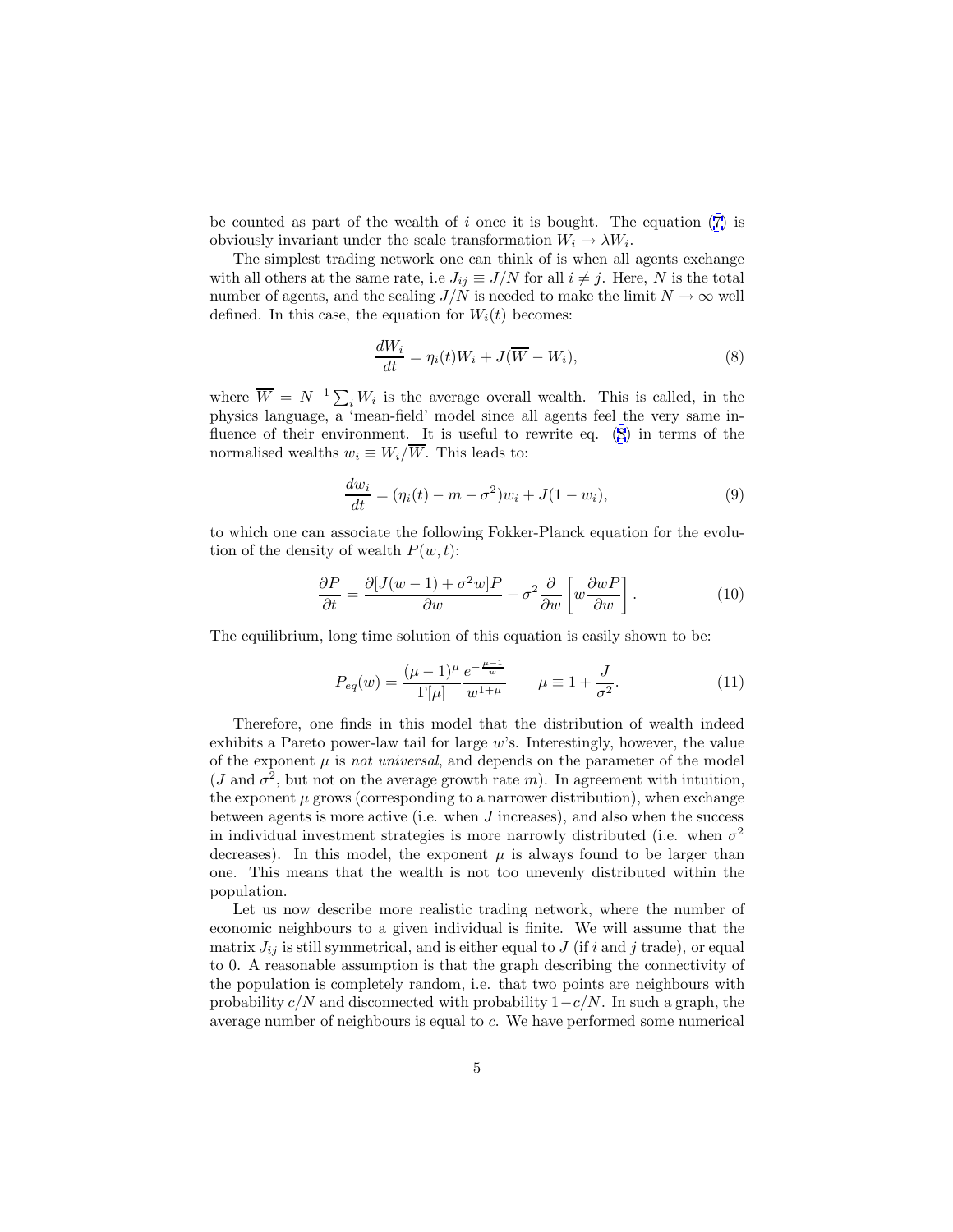simulations of Eq. ([7\)](#page-3-0) for  $c = 4$  and have found that the wealth distribution still has a power-law tail, with an exponent  $\mu$  which only depends on the ratio  $J/\sigma^2$ . However, one finds that the exponent  $\mu$  can now be smaller than one for sufficiently small values of  $J/\sigma^2$  [[31\]](#page-14-0). In this model, one therefore expects 'wealth condensation' when the exchange rate is too small, in the sense that a finite fraction of the total wealth is held by only a few individuals.

Although not very realistic, one could also think that the individuals are located on the nodes of a d-dimensional hyper-cubic lattice, trading with their neighbours up to a finite distance. In this case, one knows that for  $d > 2$  there exists again a phase transition between a 'social' economy where  $\mu > 1$  and a rich dominated phase  $\mu$  < 1. On the other hand, for  $d \leq 2$ , and for large populations, one is always in the extreme case where  $\mu \to 0$  at large times. In the case  $d = 1$ , i.e. operators organized along a chain-like structure (as a simple model of intermediaries), one can actually compute exactly the distribution of wealth [\[33](#page-14-0), [34\]](#page-14-0). One finds for example that the ratio of the maximum wealth to the typical (e.g. median) wealth behaves as  $\exp{\sqrt{N}}$ , where N is the size of the population, instead of  $N^{1/\mu}$  in the case of a Pareto distribution with  $\mu > 0$ .

The conclusion of the above results is that the distribution of wealth tends to be very broadly distributed when exchanges are limited, either in amplitude (i.e. J too small compared to  $\sigma^2$ ) or topologically (a s in the above chain structure). Favoring exchanges (in particular with distant neighbours) seems to be an efficient way to reduce inequalities.

#### **3.2 Two related models**

Let us now interpret  $W_i$  as the size of a company. The growth of this company can take place either from internal growth, depending on its success or failure. This leads to a term  $\eta_i(t)W_i$  much as above. Another possibility is merging with another company. If the merging process between two companies is completely random and takes place at a rate  $\Gamma$  per unit time, then the model is exactly the same as the one considered by Derrida and Spohn [\[35](#page-14-0)] in the context of 'directed polymers in random media', and bears strong similarities with the model discussed in the previous section. One again finds that the distribution of W's is a power-law with a non universal exponent, which depends on the values of  $\Gamma$  and  $\sigma^2$ , and can be smaller than one.<sup>3</sup>

One can also consider a model where companies grow at a random rate  $\eta$ , but may also suddenly die at a rate  $\Gamma'$  per unit time, and be replaced by a new (small) company. There again, one finds a stationary Pareto distribution, with a non universal exponent which depends continuously on  $m$ ,  $\sigma$  and  $\Gamma'$ .

<sup>&</sup>lt;sup>3</sup>In the language of disordered systems, this corresponds to the 'glassy' phase of the directed polymer, where the partition function is dominated by a few paths only.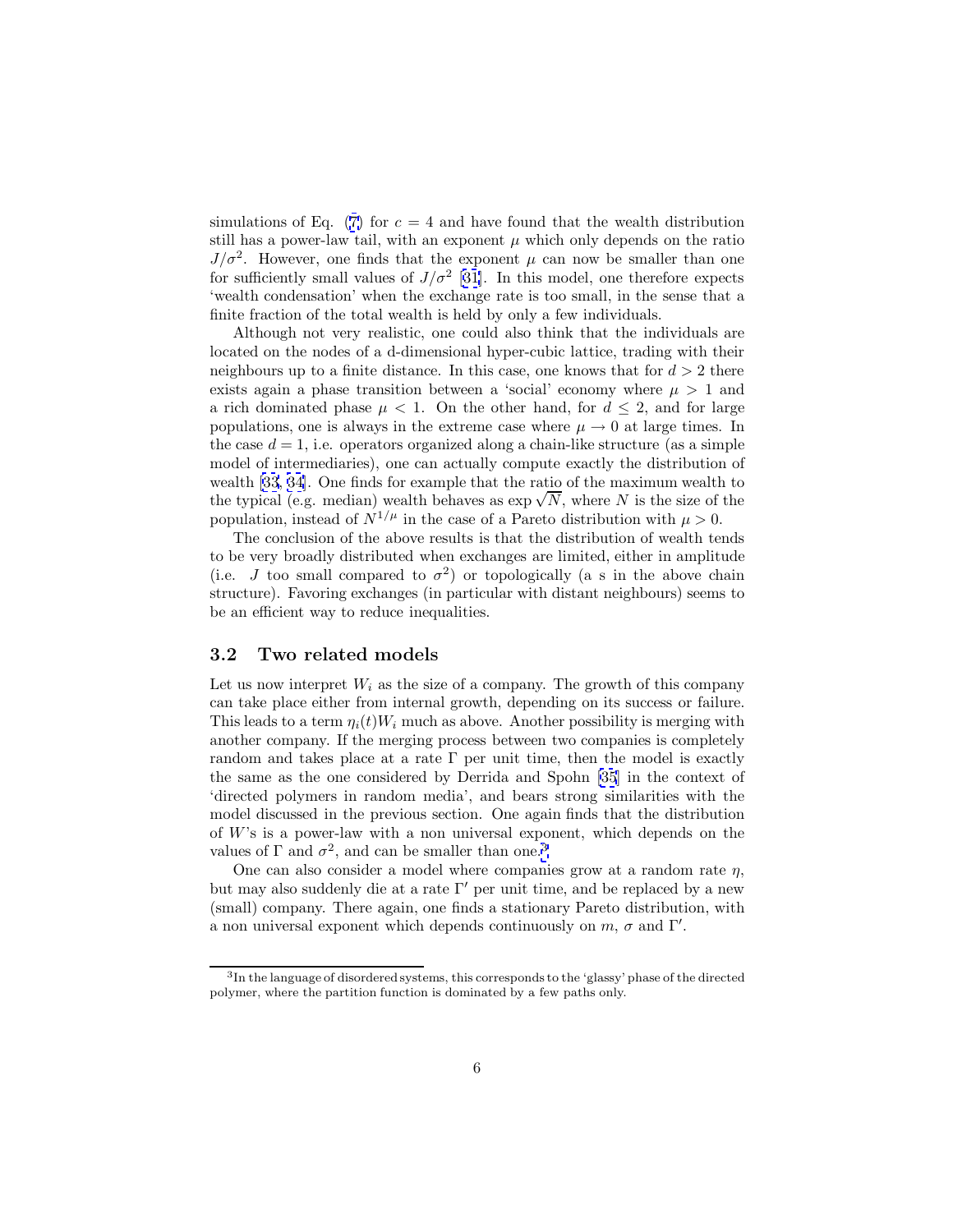### <span id="page-6-0"></span>**4 Simple models for herding and copy-cats**

We now turn to simple models for thick tails in the distribution of price increments in financial markets. An intuitive explanation is herding: if a large number of agents acting on markets coordinate their action, the price change is likely to be huge due to a large unbalance between buy and sell orders [\[36](#page-15-0)]. However, this coordination can result from two rather different mechanisms.

- One is the feedback of past price changes onto themselves, which we will discuss in the following section. Since all agents are influenced by the very same price changes, this can induce non trivial collective behaviour: for example, an accidental price drop can trigger large sell orders, which lead to further downward moves.
- The second is direct influence between the traders, through exchange of information that leads to 'clusters' of agents sharing the same decision to buy, sell, or be inactive at any given instant of time.

### **4.1 Herding and percolation**

A simple model of how herding affects the price fluctuations was proposed in [\[37](#page-15-0)]. It assumes that the price increment  $\delta x$  depends linearly on the instantaneous offset between supply and demand [\[37](#page-15-0), [38](#page-15-0)]. More precisely, if each operator in the market i wants to buy or sell a certain fixed quantity of the financial asset, one has  $[37]:<sup>4</sup>$  $[37]:<sup>4</sup>$  $[37]:<sup>4</sup>$ 

$$
\delta x = \frac{1}{\lambda} \sum_{i} \varphi_i,\tag{12}
$$

where  $\varphi_i$  can take the values  $-1$ , 0 or  $+1$ , depending on whether the operator i is selling, inactive, or buying, and  $\lambda$  is a measure of the market depth. Note that the linearity of this relation, even for small arguments, has been questioned by Zhang [[39\]](#page-15-0). Suppose now that the operators interact among themselves in an heterogeneous manner: with a small probability  $c/N$  (where N is the total number of operators on the market), two operators  $i$  and  $j$  are 'connected', and with probability  $1 - c/N$ , they ignore each other. The factor  $1/N$  means that on average, the number of operator connected to any particular one is equal to c (the resulting graph is precisely the same as the random trading graph of Section 3.1). Suppose finally that if two operators are connected, they come to agree on the strategy they should follow, i.e.  $\varphi_i = \varphi_j$ .

It is easy to understand that the population of operators clusters into groups sharing the same opinion. These clusters are defined such that there exists a connection between any two operators belonging to this cluster, although the

<sup>&</sup>lt;sup>4</sup>This can alternatively be written for the relative price increment  $\delta x/x$ , which is more adapted to describe long time scales. On short time scales, however, an additive model is preferable. See the discussion in [[11\]](#page-13-0).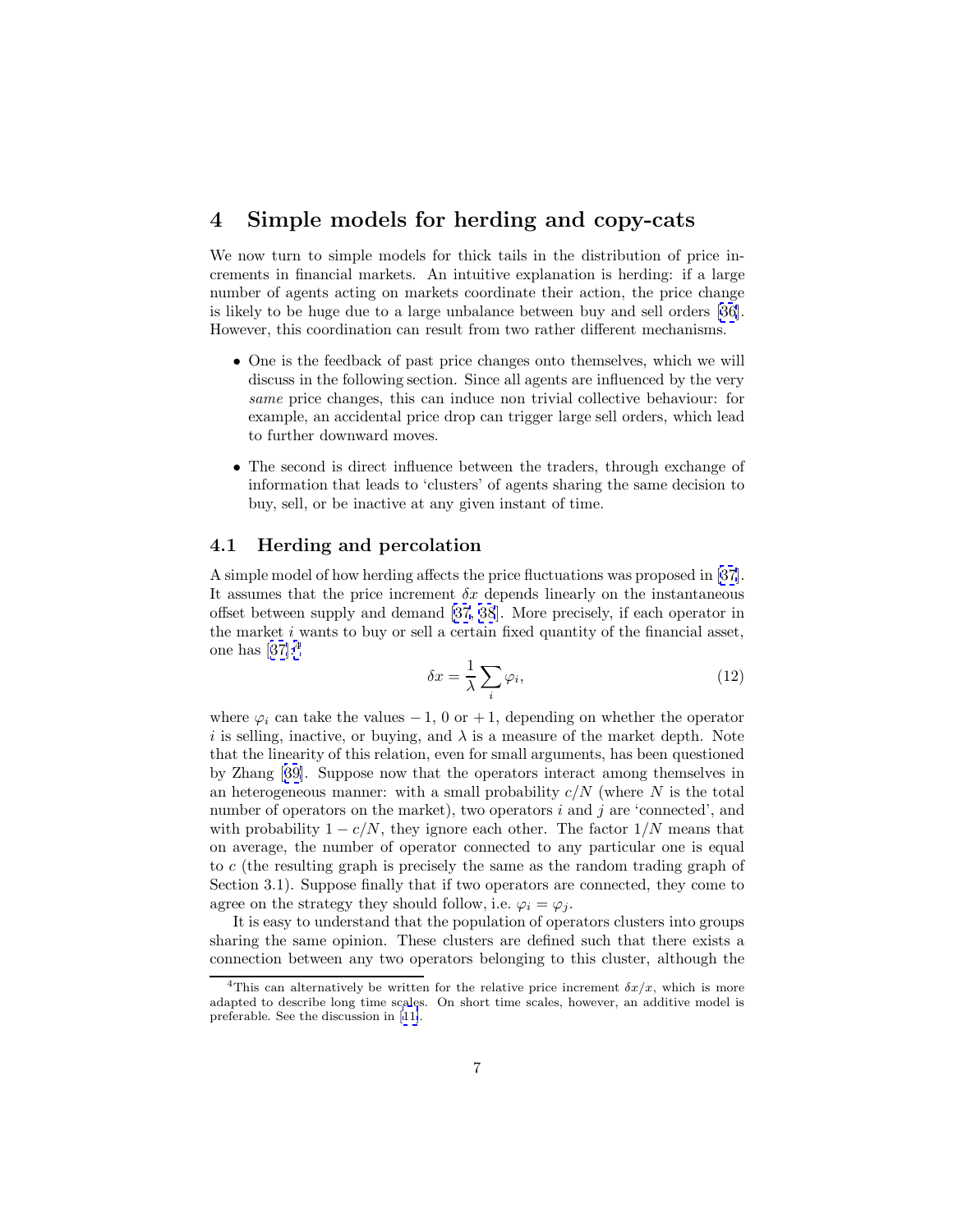connection can be indirect and follow a certain 'path' between operators. These clusters do not have all the same size, i.e. do not contain the same number of operators. If the size of cluster  $\mathcal C$  is called  $S(\mathcal C)$ , one can write:

$$
\delta x = \frac{1}{\lambda} \sum_{\mathcal{C}} S(\mathcal{C}) \varphi(\mathcal{C}), \tag{13}
$$

where  $\varphi(\mathcal{C})$  is the common opinion of all operators belonging to  $\mathcal{C}$ . The statistics of the price increments  $\delta x$  therefore reduces to the statistics of the size of clusters, a classical problem in percolation theory [\[40](#page-15-0)]. One finds that as long as  $c < 1$  (less than one 'neighbour' on average with whom one can exchange information), then all  $S(\mathcal{C})$ 's are small compared to the total number of traders N. More precisely, the distribution of cluster sizes takes the following form in the limit where  $1-c=\epsilon\ll 1:$ 

$$
P(S) \propto_{S \gg 1} \frac{1}{S^{5/2}} \exp(-\epsilon^2 S) \qquad S \ll N. \tag{14}
$$

When  $c = 1$  (percolation threshold), the distribution becomes a pure power-law with an exponent  $\mu = 3/2$ , and the Central Limit Theorem tells us that in this case, the distribution of the price increments  $\delta x$  is precisely a pure symmetrical Lévy distribution of index  $\mu = 3/2$  [[11\]](#page-13-0) (assuming that  $\varphi = \pm 1$  play identical roles, that is if there is no global bias pushing the price up or down). If  $c < 1$ , on the other hand, one finds that the Lévy distribution is truncated exponentially, leading to a larger effective tail exponent  $\mu$  [\[37](#page-15-0)]. If  $c > 1$ , a finite fraction of the N traders have the same opinion: this leads to a crash.

#### **4.2 Avalanches of opinion changes**

The above model is interesting but has one major drawback: one has to assume that the parameter  $c$  is smaller than one, but relatively close to one such that Eq. (14) is valid, and non trivial statistics follows. One should thus explain why the value of  $c$  spontaneously stabilises in the neighbourhood of the critical value  $c = 1$ . Furthermore, this model is purely static, and does not specify how the above clusters evolve with time. As such, it cannot address the problem of volatility clustering. Several extensions of this simple model have been proposed [[41, 42\]](#page-15-0), in particular to increase the value of  $\mu$  from  $\mu = 3/2$  to  $\mu \sim 3$  and to account for volatility clustering.

One particularly interesting model is inspired by the recent work of Dahmen and Sethna [\[43\]](#page-15-0), that describes the behaviour of random magnets in a time dependent magnetic field. Transposed to the present problem (as first suggested in [[11\]](#page-13-0)) , this model describes the collective behaviour of a set of traders exchanging information, but having all different a priori opinions. One trader can however change his mind and take the opinion of his neighbours if the coupling is strong, or if the strength of his a priori opinion is weak. More precisely, the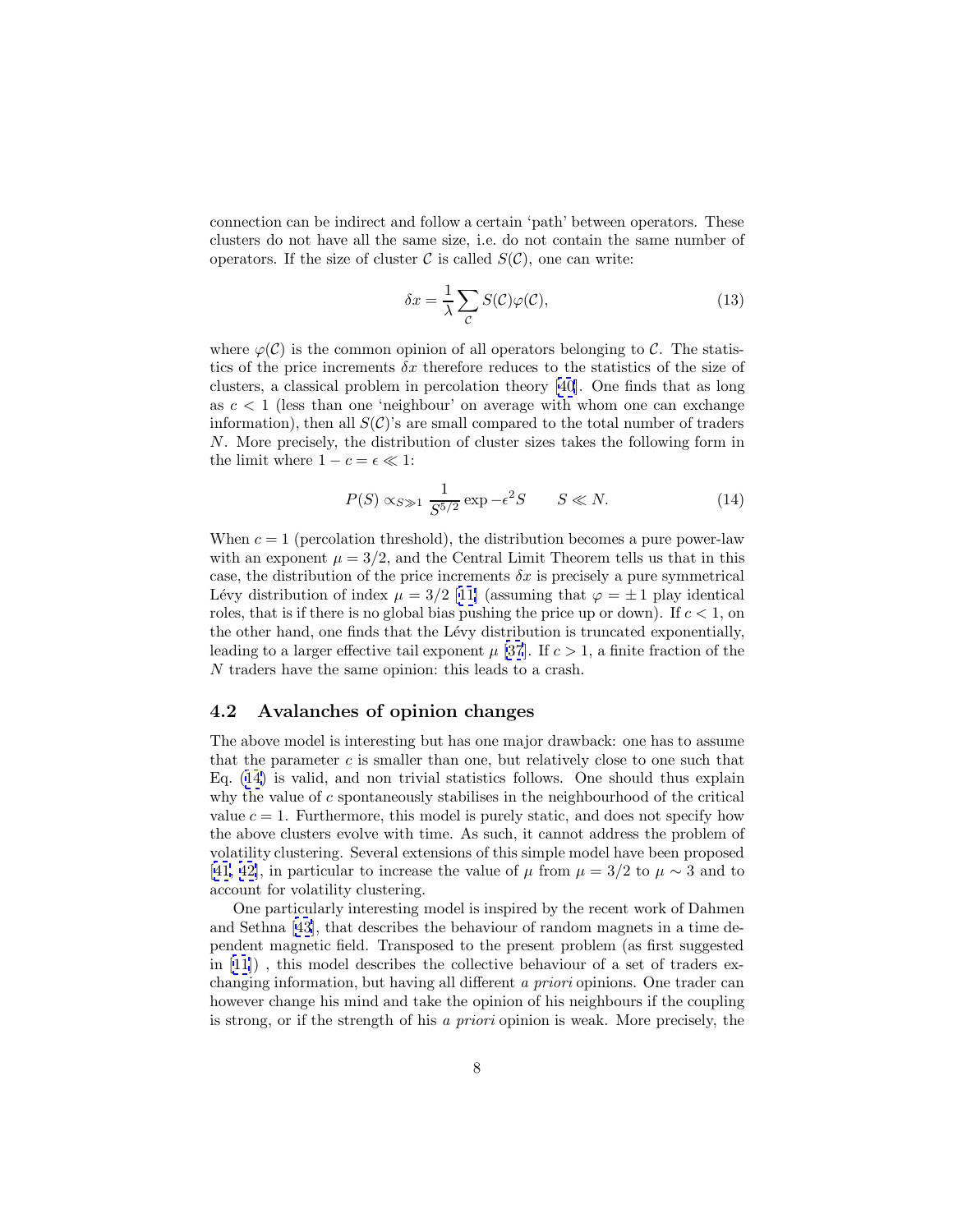opinion  $\varphi_i(t)$  of agent i at time t is determined as:

$$
\varphi_i(t) = \text{sign}\left(h_i(t) + \sum_{j=1}^N J_{ij}\varphi_j(t)\right),\tag{15}
$$

where  $J_{ij}$  is a connectivity matrix describing how strongly agent j affects agent i, and  $h_i(t)$  describes the a priori opinion of agent i:  $h_i > 0$  means a propensity to buy,  $h_i < 0$  a propensity to sell. We assume that  $h_i$  is a random variable with a time dependent mean  $\overline{h}(t)$  and root mean square  $\Delta$ . The quantity  $\overline{h}(t)$ represents for example confidence in long term economy growth  $(\overline{h}(t) > 0)$ , or fear of recession  $(\overline{h}(t) < 0)$ , leading to a non zero average pessimism or optimism. Suppose that one starts at  $t = 0$  from a 'euphoric' state, where  $\overline{h} \gg \Delta, J$ , such that  $\varphi_i = 1$  for all i's.<sup>5</sup> Now, confidence is decreased progressively. How will sell orders appear ?

Interestingly, one finds that for small enough influence (or strong heterogeneities of agents' anticipations), i.e. for  $J \ll \Delta$ , the average opinion  $O(t) =$  $\sum_i \varphi_i(t)/N$  evolves continuously from  $O(t = 0)$  = +1 to  $O(t \to \infty)$  = -1. The situation changes when imitation is stronger since a discontinuity then appears in  $O(t)$  around a 'crash' time  $t_c$ , when a *finite* fraction of the population simultaneously change opinion. The gap  $O(t_c^-) - O(t_c^+)$  opens continuously as J crosses a critical value  $J_c(\Delta)$  [\[43\]](#page-15-0). For J close to  $J_c$ , one finds that the sell orders again organise as avalanches of various sizes, distributed as a power-law with an exponential cut-off. In the 'mean-field' case where  $J_{ij} \equiv J/N$  for all ij, one finds  $\mu = 5/4$ . Note that in this case, the value of the exponent  $\mu$  is universal, and does not depend, for example, on the shape of the distribution of the  $h_i$ 's, but only on some global properties of the connectivity matrix  $J_{ij}$ .

A slowly oscillating  $h(t)$  can therefore lead to a succession of bull and bear markets, with a strongly non Gaussian, intermittent behaviour, since most of the activity is concentrated around the crash times  $t_c$ . Some modifications of this model are however needed to account for the empirical value  $\mu \sim 3$  observed on the distribution of price increments (see the discussion in [\[41](#page-15-0)]).

Note that the same model can be applied to other interesting situations, for example to describe how applause end in a concert hall [\[44](#page-15-0)] (here,  $\varphi = \pm 1$ ) describes, respectively, a clapping and a quiet person, and  $O(t)$  is the total clapping activity). Clapping can end abruptly (as often observed, at least by the present author) when imitation is strong, or smoothly when many fans are present in the audience. A static version of the same model has been proposed to describe rational group decision making [[45\]](#page-15-0).

 $^{5}$ Here  $J$  denotes the order of magnitude of  $\sum_{j} J_{ij}$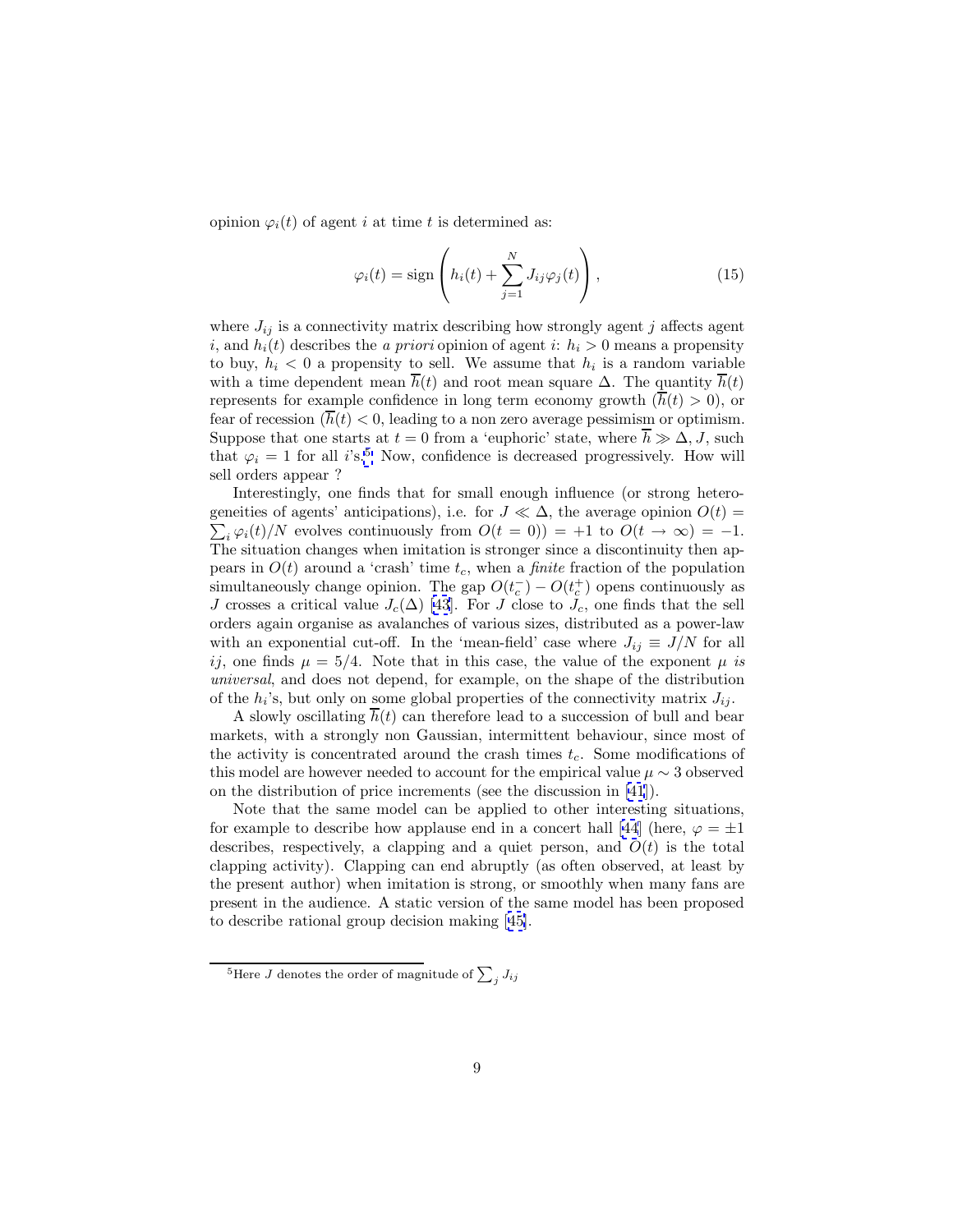## <span id="page-9-0"></span>**5 Models of feedback effects on price fluctuations**

#### **5.1 Risk-aversion induced crashes**

The above average 'stimulus'  $\overline{h}(t)$  may also strongly depend on the past behaviour of the price itself. For example, past positive trends are, for many investors, incentives to buy, and vice-versa. Actually, for a given trend amplitude, price drops tend to feedback more strongly on investors' behaviour than price rises. Risk-aversion creates an asymmetry between positive and negative price changes [[46\]](#page-15-0). This is reflected by option markets, and pushes the price of out-of-the-money puts up.

Similarly, past periods of high volatility increases the risk of investing in stocks, and usual portfolio theories then suggest that sell orders should follow. A simple mathematical transcription of these effects is to write Eq. ([12\)](#page-6-0) in a linearized, continuous time form:<sup>6</sup>

$$
\frac{dx}{dt} \equiv u = \frac{1}{\lambda} \overline{h}(t),\tag{16}
$$

and write a dynamical equation for  $\overline{h}(t)$  which encodes the above feedback effects [[46, 38\]](#page-15-0):

$$
\frac{d\overline{h}}{dt} = au - bu^2 - c\overline{h} + \eta(t),\tag{17}
$$

where a describes trends following effects, b risk aversion effects (breaking the  $u \rightarrow -u$  symmetry), c is a mean reverting term which arises from market clearing mechanisms, and  $\eta$  is a noise term representing random external news [\[46\]](#page-15-0). Eliminating  $\overline{h}$  from the above equations leads to:

$$
\frac{du}{dt} = -\gamma u - \beta u^2 + \frac{1}{\lambda} \eta(t) \equiv -\frac{\partial V}{\partial u} + \frac{1}{\lambda} \eta(t)
$$
\n(18)

where  $\gamma = c - a/\lambda$  and  $\beta = b/\lambda$ . Equation (18) represents the evolution of the position u of a viscous fictitious particle in a 'potential'  $V(u) = \gamma u^2/2 + \beta u^3/3$ . If trend following effects are not too strong,  $\gamma$  is positive and  $V(u)$  has a local minimum for  $u = 0$ , and a local maximum for  $u^* = -\gamma/\beta$ , beyond which the potential plummets to  $-\infty$ .<sup>7</sup> A 'potential barrier'  $V^* = \gamma u^{*2}/6$  separates the (meta-)stable region around  $u = 0$  from the unstable region. The nature of the motion of u in such a potential is the following: starting at  $u = 0$ , the particle has a random harmonic-like motion in the vicinity of  $u = 0$  until an 'activated' event (i.e. driven by the noise term) brings the particle near  $u^*$ .

 ${}^{6}$ In the following, the herding effects described by  $J_{ij}$  are neglected, or more precisely, only their *average effect* encoded by  $\overline{h}$  is taken into account.

<sup>&</sup>lt;sup>7</sup>If  $\gamma$  is negative, the minimum appears for a positive value of the return  $u^*$ . This corresponds to a speculative bubble. See [\[46\]](#page-15-0).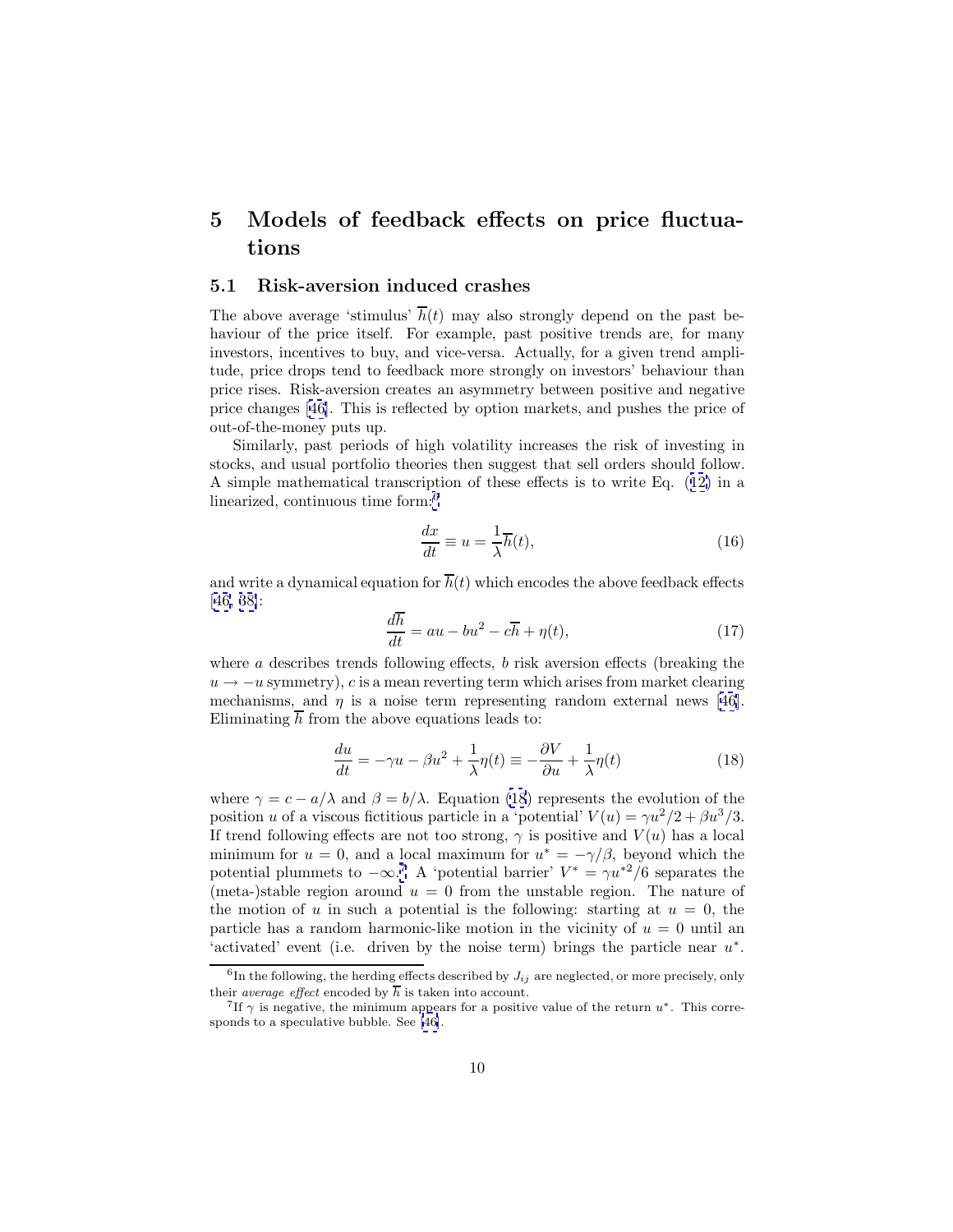Once this barrier is crossed, the fictitious particle reaches  $-\infty$  in finite time. In financial terms, the regime where u oscillates around  $u = 0$  and where  $\beta$  can be neglected, is the 'normal' fluctuation regime. This normal regime can however be interrupted by 'crashes', where the time derivative of the price becomes very large and negative, due to the risk aversion term  $b$  which destabilizes the price by amplifying the sell orders. The interesting point is that these two regimes can be clearly separated since the average time  $t^*$  needed for such crashes to occur is exponentially large in  $V^*$  [\[47](#page-15-0)], and can thus appear only very rarely. A very long time scale is therefore naturally generated in this model.

Note that in this line of thought, a crash occurs because of an improbable succession of unfavorable events, and not due to a single large event in particular. Furthermore, there are no 'precursors' in this model: before u has reached  $u^*$ , it is impossible to decide whether it will do so or whether it will quietly come back in the 'normal' region  $u \approx 0$ . Solving the Fokker-Planck equation associated to the Langevin equation ([18\)](#page-9-0) leads to a stationary state with a power law tail for the distribution of u (i.e. of the instantaneous price increment) decaying as  $u^{-2}$ for  $u \to -\infty$ . More generally, if the risk aversion term took the form  $-bu^{1+\mu}$ , the negative tail would decay as  $u^{-1-\mu}$ .

#### **5.2 Dynamical volatility models**

The simplest model that describes volatility feedback effects is to write an ARCH like equation [[48\]](#page-15-0), which relates today's activity to a measure of yesterday's activity, for example:

$$
\sigma_k = \sigma_{k-1} + K(\sigma_0 - \sigma_{k-1}) + g|\delta x_{k-1}|,
$$
\n(19)

where  $\sigma_0$  is an average volatility level, K a mean-reverting term, and g describes how much yesterday's observed price change affects the behaviour of traders today. Since  $|\delta x_{k-1}|$  is a noisy version of  $\sigma_{k-1}$ , the above equation is, in the continuous time limit, a Langevin equation with multiplicative noise:

$$
\frac{d\sigma}{dt} = K(\sigma_0 - \sigma) + g\sigma\eta(t),\tag{20}
$$

which is, up to notation changes, exactly the same equation as  $(9)$  $(9)$  above. Therefore, the stationary distribution of the volatility in this model is again given by Eq. ([11](#page-4-0)), with the tail exponent now given by  $\mu - 1 \propto K/g^2$ : over-reactions to past informations (i.e. large values of g) decreases the tail exponent  $\mu$ . Therefore, one again finds a non universal exponent in this model, which is bequeathed to the distribution of price increments if one assumes that the 'sign' contribution to  $\delta x_k$  (see Eq. ([3\)](#page-2-0)) has thin tails.

Note that the temporal correlations of the volatility  $\sigma$  can be exactly calculated within this model [[49\]](#page-15-0), and is found to be exponentially decaying, at variance with the slow power-law (or logarithmic) decay observed empirically.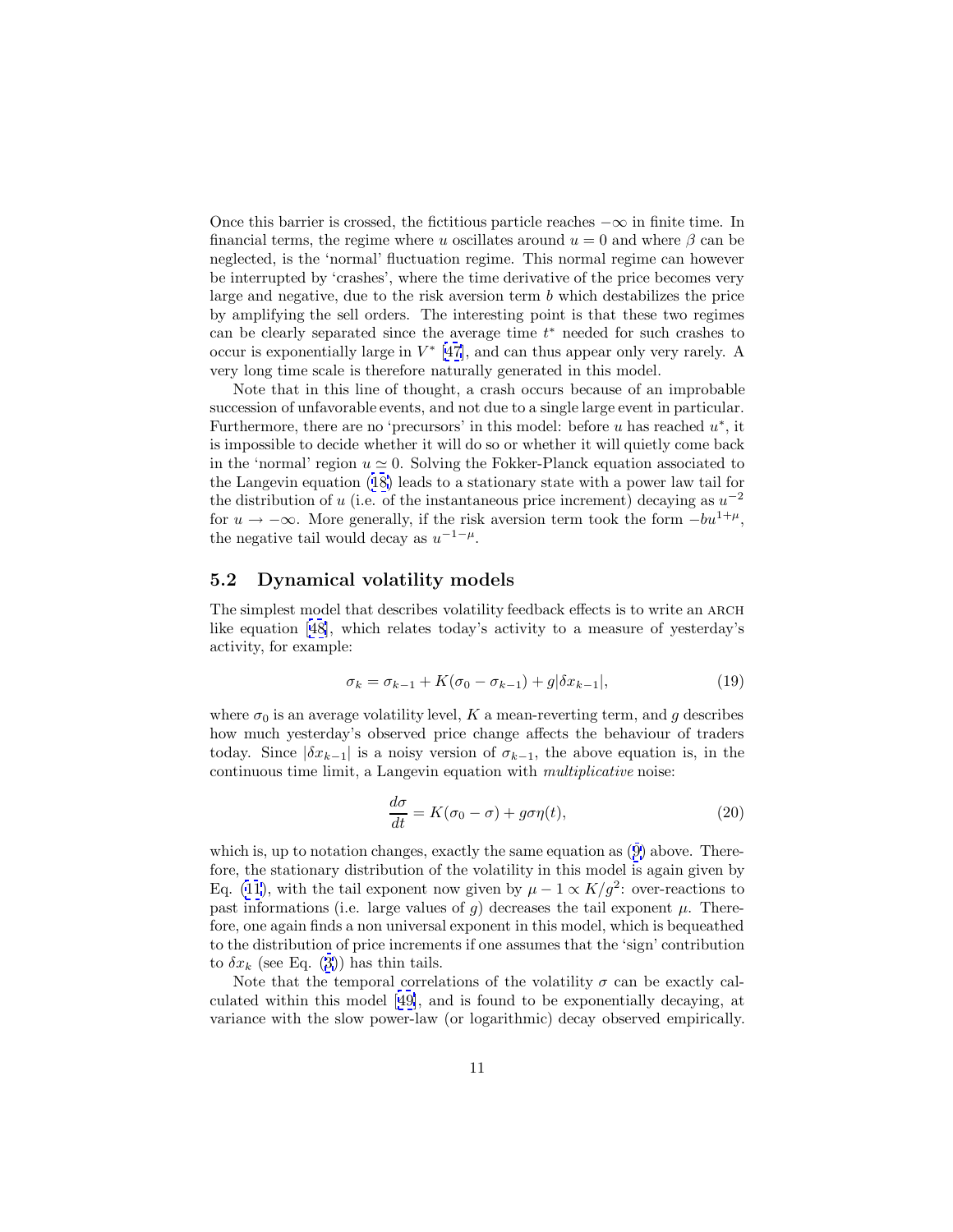Furthermore, the distribution [\(11](#page-4-0)) does not concur with the nearly log-normal distribution of the volatility that seems to hold empirically [[22, 25\]](#page-14-0).

At this point, the slow decay of the volatility can be ascribed to two rather different mechanisms. One is the existence of traders with many different time horizons, as suggested in [[50,](#page-15-0) [21\]](#page-14-0). If traders are affected not only by yesterday's price change amplitude  $|\delta x_{k-1}|$ , but also by price changes on coarser time scales  $|x_k - x_{k-p}|$ , then the correlation function is expected to be a sum of exponentials with decay rates given by  $p^{-1}$ . Interestingly, if the different p's are uniformly distributed on a log scale, the resulting sum of exponentials is to a good approximation decaying as a logarithm. More precisely:<sup>8</sup>

$$
C(\tau) = \frac{1}{\log(p_{\max}/p_{\min})} \int_{p_{\min}}^{p_{\max}} d(\log p) \exp(-\tau/p) \simeq \frac{\log(p_{\max}/\tau)}{\log(p_{\max}/p_{\min})},\tag{21}
$$

whenever  $p_{\min} \ll \tau \ll p_{\max}$ . Now, the human time scales are indeed in a natural pseudo-geometric progression: hour, day, week, month, trimester, year [\[21](#page-14-0)].

Yet, some recent numerical simulations of traders allowed to switch between different strategies (active/inactive, or chartist/fundamentalist) suggest strongly intermittent behaviour [[51, 42, 52](#page-15-0)], and a slow decay of the volatility correlation function without the explicit existence of logarithmically distributed time scales. An intuitive, semi-analytical explanation of this numerical finding is however still lacking. Note that from a purely phenomenological point of view, one can define a model that assumes that the volatility today is the retarded result of past influences:

$$
\sigma_k = \sum_{p=0}^{\infty} M(p)\eta_{k-p},\tag{22}
$$

where the  $\eta$ 's are uncorrelated shocks and  $M(p)$  a memory kernel describing how much the past is remembered. If one chooses a power-law decay for  $M(p)$ with an exponent  $\alpha$ , then the decay of the correlation function of  $\sigma$  is also a power-law with an exponent  $\nu$  (defined in Eq. ([4\)](#page-2-0)) given by  $\nu = 2\alpha - 1$ . The value  $\nu = 0$  corresponds to a memory kernel decaying as  $1/\sqrt{p}$ , i.e., as the probability of not returning to the origin for a random walk of length p. Whether this is a mere coincidence is left for future investigations. Note however that a decomposition such as (22) naturally leads to a normal distribution for  $\sigma$ , very different from the empirical log-normal behaviour of the volatility. A consistent market model leading simultaneously to a nearly log-normal distribution and a nearly logarithmic (in time) decay of the volatility correlation remains to be built. In this respect, the cascade construction of Mandelbrot et al. [[28\]](#page-14-0) does indeed have these two properties exactly, but is non-causal (the volatility today depends on future events) and lacks an intuitive interpretation.

<sup>&</sup>lt;sup>8</sup>This mechanism is well known in the physics of slow, glassy systems, where the relaxation times  $p$  are the exponential of some local activation energy  $E$ . At low temperatures, any small dispersion of E will generate a  $1/p$  distribution for p over a wide time interval, and eventually to a logarithmic relaxation.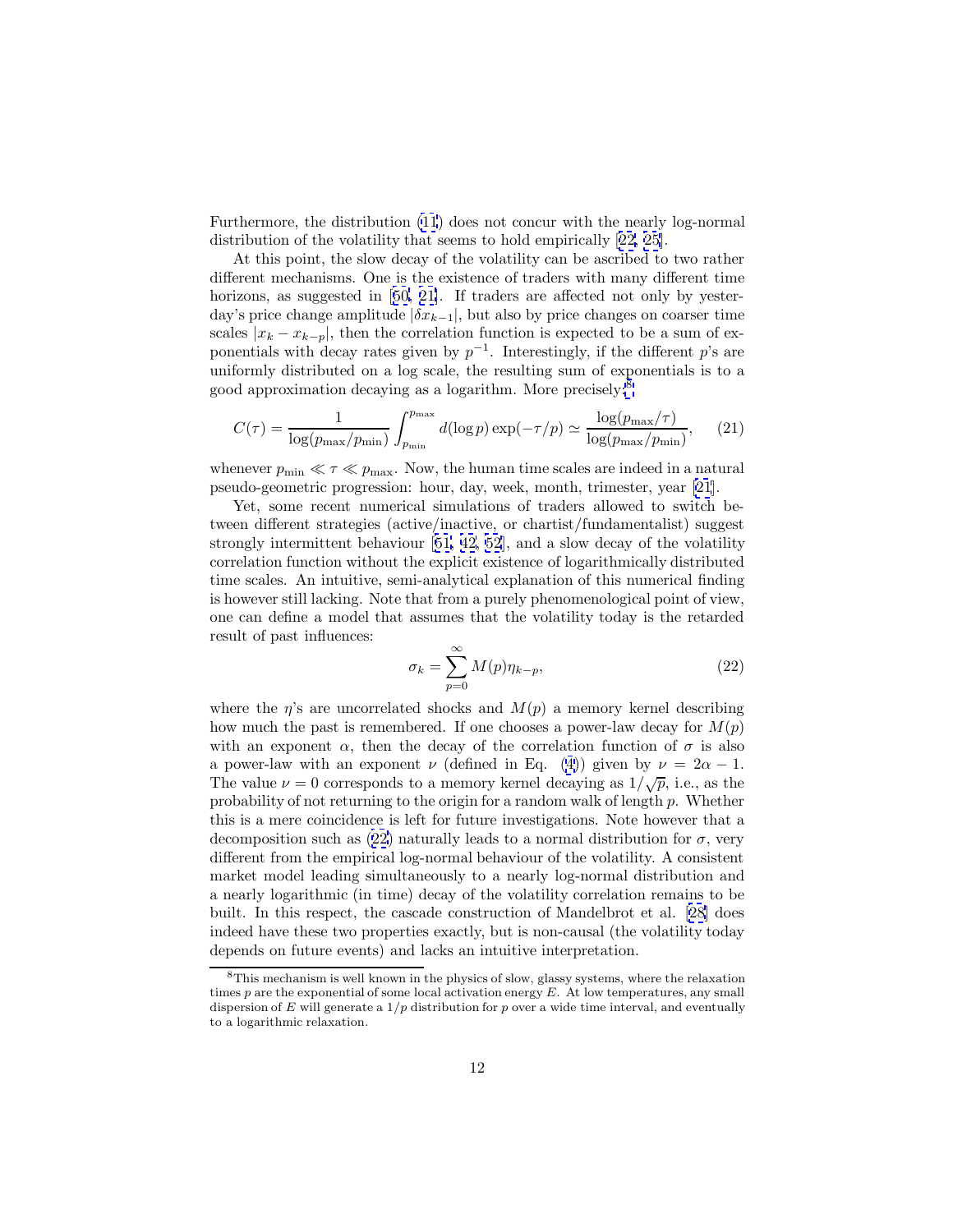### <span id="page-12-0"></span>**6 Concluding remarks**

Many ideas have been presented in this rather hairy paper. Most of them will perhaps turn out to be wrong, but will hopefully motivate some further work to understand the origin of power-law distributions and power-law correlations in financial time series. From an empirical point of view, the exponents describing the tails of the price increments distribution and the decay of the volatility correlations are rather robust and suggest some kind of universality, probably related to the fact that all speculative markets obey common rules where simple human psychology (greed and fear) coupled to basic mechanisms of price formation ultimately lead to the emergence of scaling and power-laws. Still, many points remain obscure: we have seen above that models that appear naturally in the context of economy and finance contain multiplicative noise, which is a simple mechanism for power-law distributions (as emphasized in, e.g. [\[32](#page-14-0), [41\]](#page-15-0)). However, these models generically lead to non universal exponents (as discussed above in the context of the Pareto tails) that depends continuously on the value of the parameters. Recent progress in the empirical study of the volatility (using, e.g., wavelets [[26, 27](#page-14-0)]) suggests that the volatility results from some sort of multiplicative cascade, as postulated in [[28\]](#page-14-0). A convincing 'microscopic' (i.e. trader based) model that explains this observation would at this stage be very valuable, and would shed light on the possible relevance of the pseudo geometric human time scales on the decay of the volatility correlations.

### **Acknowledgments**

I want to warmly thank all my collaborators for sharing with me their knowledge: P. Cizeau, R. Cont, I. Giardina, L. Laloux, A. Matacz, M. Mézard, M. Meyer and M. Potters. Several discussions with E. Bacry, R. da Silvera, M. Dacorogna, D. Farmer, T. Lux, R. Mantegna, J.F. Muzy, G. Stanley, D. Stauffer and S. Solomon have been very useful.

### **References**

- [1] see e.g. N. Goldenfeld, Lectures on phase transitions and critical phenomena, Frontiers in Physics, 1992, for an excellent introduction.
- [2] U. Frisch, Turbulence: The Legacy of A. Kolmogorov, Cambridge University Press (1997).
- [3] V. Pareto, Cours d'économie politique. Reprinted as a volume of *Oeuvres*  $Compl\`{e}tes$  (Droz, Geneva, 1896-1965).
- [4] B.B. Mandelbrot, Int. Eco. Rev. **1** (1960) 79, B. B. Mandelbrot, Journal of Business **36**, 394 (1963); ibid. **40**, 394 (1967).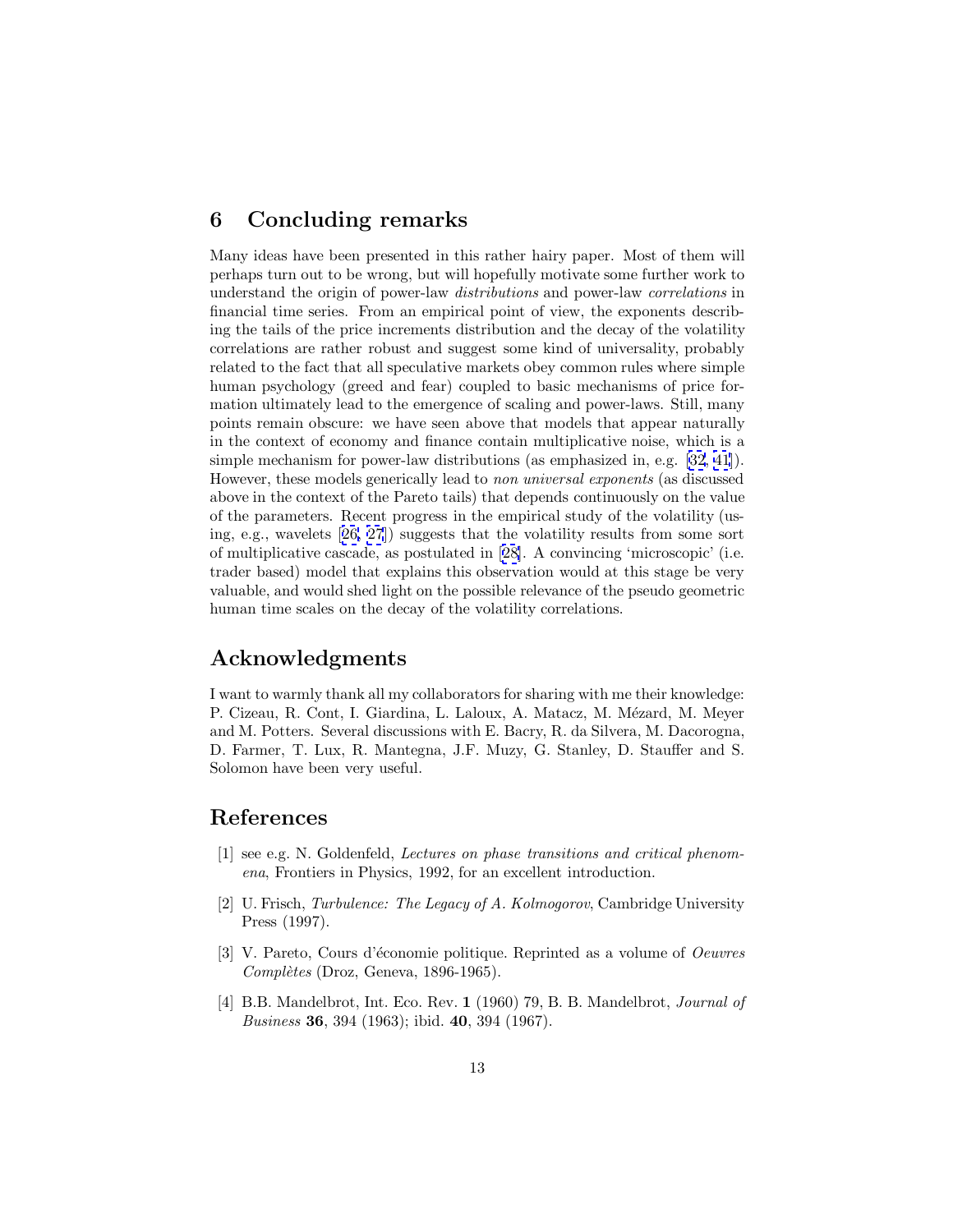- <span id="page-13-0"></span>[5] B.B. Mandelbrot, *Fractals and Scaling in Finance*, Springer (1997).
- [6] R. Mantegna & H. E. Stanley, An introduction to Econophysics, Cambridge University Press, 1999.
- [7] J. D. Farmer, Physicists attempt to scale the ivory towers of finance, in Computing in Science and Engineering, November 1999.
- [8] A. B. Atkinson, A. J. Harrison, Distribution of total wealth in Britain (Cambridge University Press, 1978), Y. Ijri, H. A. Simon, Skew distribution of sizes of Business Firms (North-Holland, Amsterdam),
- [9] M. H. R. Stanley, S. Buldyrev, S. Havlin, R. Mantegna, M. Salinger, H. E. Stanley, Eco. Lett. **49** (1995) 453.
- [10] H. Aoyama, Y. Nagahara, M. Okasaki, W. Souma, H. Takayasu, M. Takayasu, Pareto's law for income of individuals and debt of bankrupt companies, e-print [cond-mat/0006038](http://xxx.lanl.gov/abs/cond-mat/0006038).
- [11] J.-P. Bouchaud and M. Potters, *Théorie des Risques Financiers*, Aléa-Saclay, 1997; Theory of Financial Risks, Cambridge University Press, 2000.
- [12] V. Plerou, P. Gopikrishnan, L.A. Amaral, M. Meyer, H.E. Stanley, Phys. Rev. **E60** 6519 (1999).
- [13] T. Lux, Applied Financial Economics, **6**, 463, (1996).
- [14] M. M. Dacorogna, U. A. Müller, R. J. Nagler, R. B. Olsen and O. V. Pictet, J. Inter. Money and Finance **12**, 413 (1993); D. M. Guillaume, M. M. Dacorogna, R. D. Davé, U. A. Müller, R. B. Olsen and O. V. Pictet, Finance and Stochastics **1** 95 (1997).
- [15] F. Longin, Journal of Business, **69** 383 (1996)
- [16] J. Nuyts, I. Platten, Phenomenology of the term structure of interest rates with Padé approximants, e-print [cond-mat/9901096.](http://xxx.lanl.gov/abs/cond-mat/9901096)
- [17] V. Plerou, P. Gopikrishnan, L.A. Amaral, X. Gabaix, H.E. Stanley, e-print [cond-mat/9912051.](http://xxx.lanl.gov/abs/cond-mat/9912051)
- [18] A. Lo, Econometrica, **59**, 1279 (1991).
- [19] Z. Ding, C. W. J. Granger and R. F. Engle, J. Empirical Finance **1**, 83 (1993).
- [20] R. Cont, M. Potters, J.-P. Bouchaud, Scaling in stock market data: stable laws and beyond, in Scale invariance and beyond, B. Dubrulle, F. Graner, D. Sornette (Edts.), EDP Sciences (1997).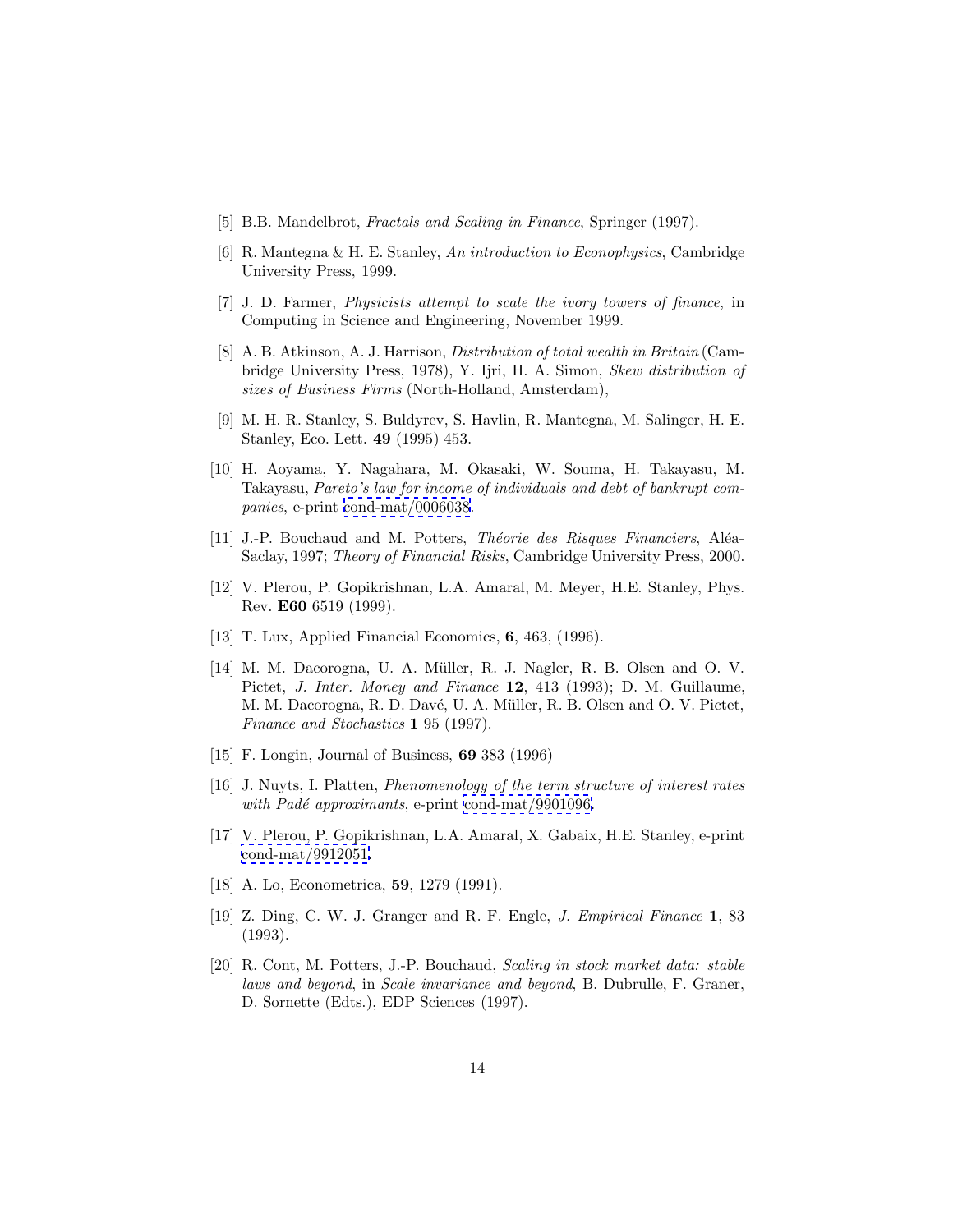- <span id="page-14-0"></span>[21] M. Potters, R. Cont, J.-P. Bouchaud, Europhys. Lett. **41**, 239 (1998).
- [22] Y. Liu, P. Cizeau, M. Meyer, C.-K. Peng, H. E. Stanley, Physica A**245** 437 (1997), P. Cizeau, Y. Liu, M. Meyer, C.-K. Peng, H. E. Stanley, Physica A**245** 441 (1997).
- [23] G. Bonnano, F. Lillo, R. Mantegna, Dynamics of the number of trades in financial securities, e-print [cond-mat/9912006](http://xxx.lanl.gov/abs/cond-mat/9912006)
- [24] The first paper to suggest this analogy is S. Ghashghaie, W. Breymann, J. Peinke, P. Talkner, Y. Dodge, Nature **381** 767 (1996). See however [[6,](#page-13-0) 26, 27], and A. Arneodo, J.P. Bouchaud, R. Cont, J.F. Muzy, M. Potters, D. Sornette, [cond-mat/9607120](http://xxx.lanl.gov/abs/cond-mat/9607120), unpublished.
- [25] The distribution of individual S&P stock volatilities is also found to be nearly log-normal: Science & Finance unpublished report, (2000).
- [26] A. Arn´eodo, J.-F. Muzy, D. Sornette, Eur. Phys. J. **B 2**, 277 (1998)
- [27] see in particular the exciting work of J.-F. Muzy, J. Delour, E. Bacry, e-print [cond-mat/0005400](http://xxx.lanl.gov/abs/cond-mat/0005400).
- [28] A. Fisher, L. Calvet, B.B. Mandelbrot, 'Multifractality of DEM/\$ rates', Cowles Foundation Discussion Paper 1165; B.B. Mandelbrot, Scientific American, Feb. (1999).
- [29] F. Schmitt, D. Schertzer, S. Lovejoy, Applied Stochastic Models and Data Analysis, **15** 29 (1999); M.-E. Brachet, E. Taflin, J.M. Tchéou, *Scaling* transformation and probability distributions for financial time series, eprint [cond-mat/9905169](http://xxx.lanl.gov/abs/cond-mat/9905169)
- [30] J.P. Bouchaud, M. Potters, M. Meyer, Eur. Phys. J. **B 13**, 595 (1999).
- [31] J.P. Bouchaud, M. Mézard, Physica A, **282**, 536 (2000).
- [32] Similar models were discussed in: S. Solomon, in Computational Finance 97, eds. A-P. N. Refenes, A.N. Burgess, J.E. Moody (Kluwer Academic Publishers 1998); [cond-mat/9803367;](http://xxx.lanl.gov/abs/cond-mat/9803367) O. Malcai O. Biham and S. Solomon, Phys. Rev. E, 60, 1299 (1999); M. Marsili, S. Maslov, Y.C. Zhang, Physica A 253, 403 (1998)
- [33] D.S. Fisher, C. Henley, D.A. Huse, Phys. Rev. Lett. **55** 2924 (1985).
- [34] I. Giardina, J.P. Bouchaud, M. Mézard, Population dynamics in a random environment, [cond-mat/0005187](http://xxx.lanl.gov/abs/cond-mat/0005187)
- [35] B. Derrida, H. Spohn, J. Stat. Phys. **51** (1988) 817